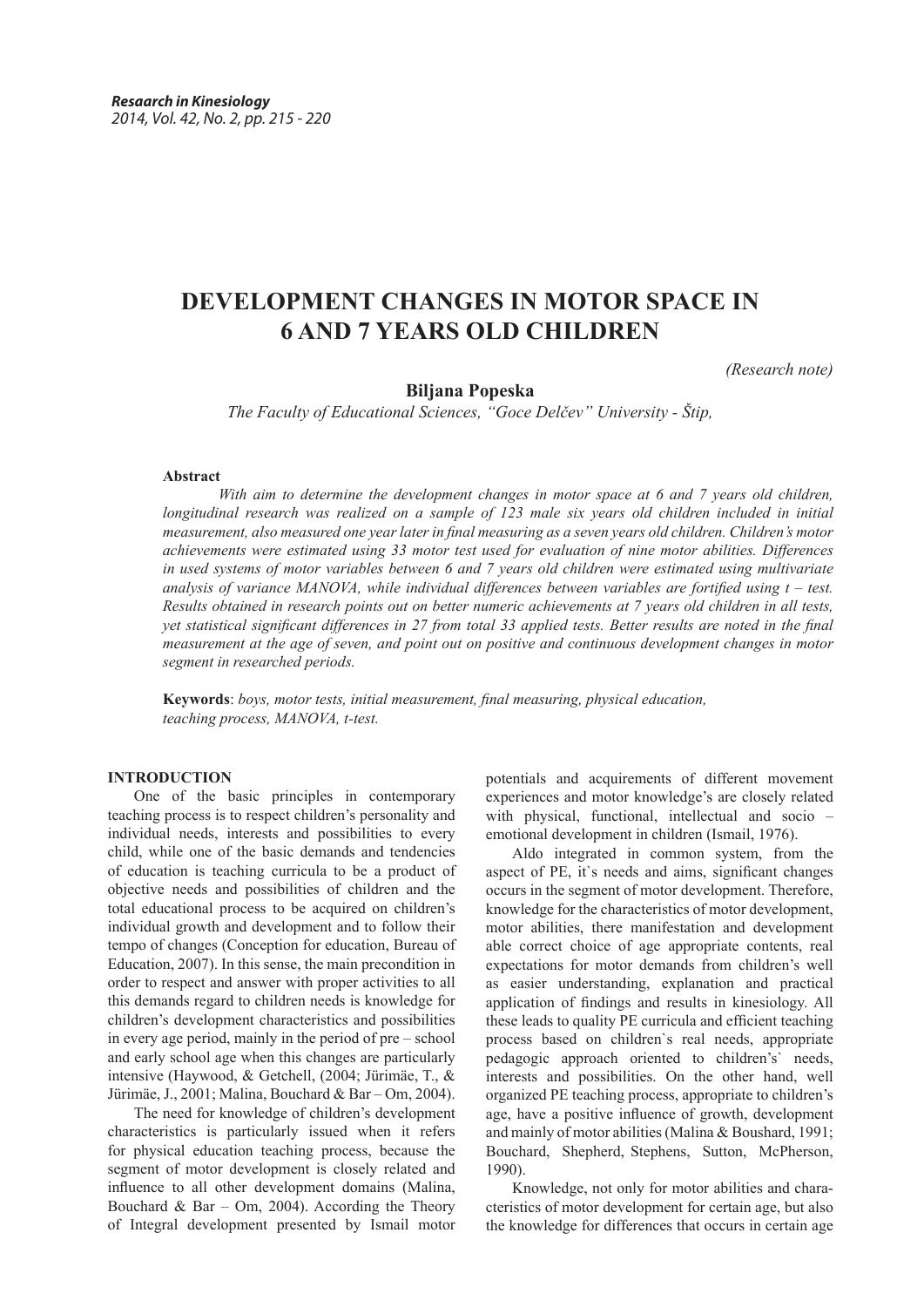period in sense of motor achievements are very important for organization of PE teaching process, the process of training as well as for following and evaluation of individual achievement as a form for determination of the efficiency o certain physical activities and programs.

In this sense, the aim of this paper is to determine the development changes in manifest motor space at and 7 years old children.

## **METHODS**

With aim to determine the development changes in motor space at 6 and 7 years old children, we conducted a longitudinal research on a sample of examiners, first and second grade elementary school pupils in five schools in Skopje, Republic of Macedonia. Children were measured in two followed measurements, initial measurement that enrolled 123 six years old children and same children measured a year later in the final measurement as seven years old. The examinees were tested in 33 motor tests, hypothetically used for estimation of nine motor abilities or 4 motor tests used for estimation of co – ordination, explosive and repetitive strength, 3 movement tasks used for estimation of running speed, frequency of movement, static strength, balance and flexibility and five motor tasks for evaluation of preciseness. following motor tests were used: *1. Coordination*: Coordination with stick (KOPAL), obstacle course backwards (KOPON), two balls slalom rolling (KOSL2), rolling with ball on floor (KOTRT); *2. Speed of running*:10m running from flying start (BT10LS), running 4 х 10(BT4Х10), cries – cross running 4 х 5м (BTZMT); *3. Frequency of movement*: arm plate – tapping (BSTAR), one foot – tapping (BSTAN), both feet – tapping on wall (BSTNZ); *4. Explosive strength*: standing broad jump (ESSDM), throwing medicine ball 1 kg from standing position (ESFMST), throwing medicine ball 1 kg from sitting position (ESFMG) и 20m dash running (ES20VS); *5. Repetitive strength*: modified pushups (RSSKL), sit-ups (RSPTR), trunk lift (PSITR), hands pulling over the diagonal swedish bench (RSVKK); *6. Static strength*: bent arms hang (SSVZG), horizontal hold lying on stomach (SSZLM), horizontal hold lying on back (SSZLG); *7. Flexibility*: deep bend on bench (FLDPK), both legs extension lying on bag (FLRLG), legs extended forward bend on floor (FLPRP); *8. Balance*: walking on upturned swedish bench (RAOSK), standing on bench in width (RASKS), standing on bench in length (RASKD) and *9. Preciseness*: throwing circles on stick (PIOBS), throwing tennis ball in vertical goal with arm (PITET), throwing ball in horizontal goal with arm (PITHC), throwing ball in vertical goal with leg

(PIVCN), leading with short stick (PVGKS), leading with short stick (PVGKD). The author of the paper has the detailed description of tests and procedure of measurement and estimation.

Motor tests used in this research have a hypothetic character and are created according the motor structure in older examiners, using the structure model proposed by Metikoš, Prot, Hofman, Pintar, & Oreb (1989). This approach is used in other numeruouse researches with same or similar subject of research (Strel & Šturm, 1981; Dukovski, 1984; Rajtmajer & Proje, 1990**;** Rajtmajer, 1993, 1997; Pisot & Planinsec, 2005).

The structure and demands in movement tasks are similar with contents in PE curricula, children`s age and possibilities, results of previous researches and recommendations of researchers that previously explored this issue with children in pre-school and early school age period were used as a criteria for selection of motor tests. Findings and recommendations of previous mentioned researchers are implemented in research procedure (Bala, 1981,1999a; Perić, 1991; Dukovski, 1984; Rajtmajer & Proje, 1990; Pišot & Planinšec, 2005; Zurc, Pišot & Strojnik, 2005; Popeska, 2009, 2011).

The differences in used systems of motor tests between 6 and 7 years old children are assessed using multivariate analysis of the variance (MANOVA), while individual differences between individual variables are assessed using t-test.

#### **RESULTS**

Analysis of results obtained using multivariate analysis of the variance (MANOVA) point out of existence of statistical significant differences in the applied systems of motor tests used at 6 and 7 years old children. According values of Wilkins lambda (.22) the total variability of the system is explained with 22%. Obtained results are significant at the level of p=0.00.

Aldo is a relatively low variability; it is significant for this sample of examiners. This value means that there is a lot of space for influence of other abilities and knowledge's when performing the movement tasks from the tests.

 Significance of individual differences between achievements at all applied motor tests in initial and final measurement is assessed using  $t - test$ . Obtained results are presented in Table 2.

Analyzing the obtained results, it could be concluded that at the age of 7, children have better achievements in all applied motor tests. According results from the t-test, differences obtained in average achievements at motor tests are significant at 27 of total 33 applied

*Table 1. Multivariate analysis of the variance (MANOVA) of motor tests applied at 6 and 7 years old children*

| Wilks' Lambda | Rao's R | df 1 | df2 | p-level |
|---------------|---------|------|-----|---------|
| 0.22          | 22,54   | 33   | 212 | 0.00    |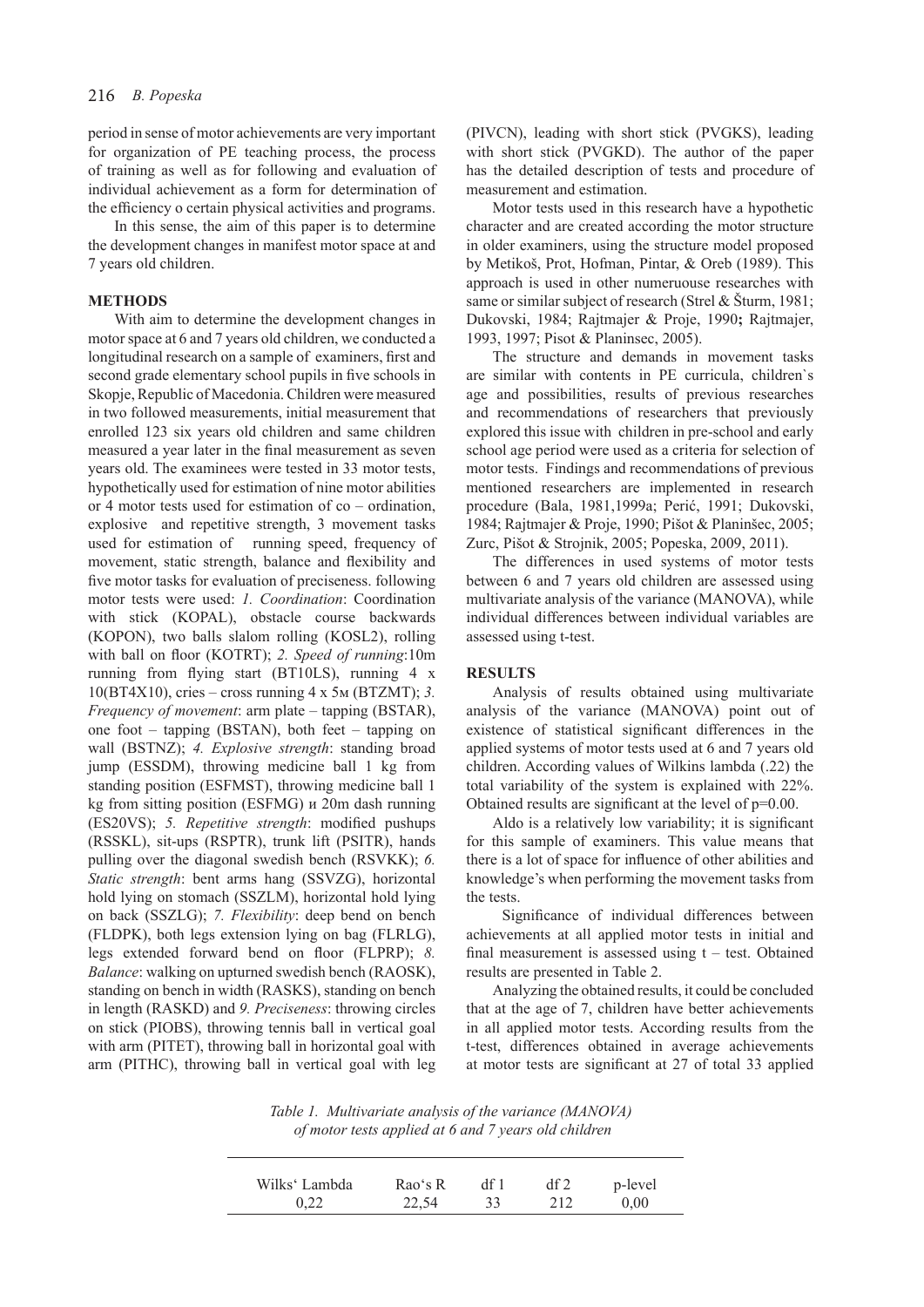| <b>Tests</b>  | Age                        | X6y   | X7y    | SD6y  | SD7y  | Sx6y | Sx7y | t-test  | P    |
|---------------|----------------------------|-------|--------|-------|-------|------|------|---------|------|
|               |                            |       |        |       |       |      |      |         |      |
| <b>KOPAL</b>  | $6y - 7y$                  | 7,41  | 6,42   | 2,61  | 1,78  | , 24 | ,16  | 3,4     | ,001 |
| <b>KOPON</b>  | $6y - 7y$                  | 27,17 | 21,31  | 7,05  | 6,27  | ,64  | ,56  | 6,89    | ,000 |
| KOSL2         | $6y - 7y$                  | 40,33 | 32,37  | 9,78  | 8,36  | ,88  | ,75  | 6,86    | ,000 |
| <b>KOTRT</b>  | $6y - 7y$                  | 7,5   | 5,95   | 1,12  | 1,20  | ,10  | ,11  | 11,02   | ,000 |
| BT10LS        | $6y - 7y$                  | 7,68  | 6,44   | 2,66  | 1,84  | ,24  | ,17  | 4,24    | ,000 |
| <b>BT4X10</b> | $6y - 7y$                  | 15,56 | 14,58  | 1,80  | 1,87  | ,16  | ,17  | 4,20    | ,000 |
| BT3MT         | $6y - 7y$                  | 16,03 | 8,60   | 1,63  | 4,42  | ,15  | ,40  | 17,49   | ,000 |
| <b>BSTAR</b>  | $6y - 7y$                  | 11,30 | 14,16  | 3,20  | 5,02  | ,29  | ,45  | 10,34   | ,000 |
| <b>BSTAN</b>  | $6y - 7y$                  | 8,50  | 9,53   | 1,10  | 1,25  | ,10  | ,11  | $-6,87$ | ,000 |
| <b>BSTNZ</b>  | $6y - 7y$                  | 5,95  | 8,08   | 2,45  | 2,85  | ,22  | ,26  | $-6,29$ | ,000 |
| <b>ESSDM</b>  | $6y - 7y$                  | 98,43 | 110,11 | 18,02 | 19,26 | 1,63 | 1,74 | $-4,91$ | ,000 |
| <b>ESFMST</b> | 6 y - 7 y                  | 2,65  | 3,40   | ,56   | ,93   | ,05  | ,08  | $-7,58$ | ,000 |
| <b>ESFMG</b>  | 6 y- 7 y                   | 1,24  | 1,70   | ,29   | , 51  | ,026 | ,046 | $-8,72$ | ,000 |
| ES20VS        | $6y - 7y$                  | 5,62  | 4,79   | ,73   | ,63   | ,066 | ,057 | 9,51    | ,000 |
| <b>RSSKL</b>  | $6y - 7y$                  | 13,00 | 13,63  | 5,83  | 6,48  | ,53  | ,59  | $-0.81$ | ,421 |
| <b>RSPTR</b>  | $6y - 7y$                  | 10,08 | 14,75  | 7,83  | 9,37  | ,71  | ,85  | $-4,24$ | ,000 |
| <b>RSITR</b>  | $6y - 7y$                  | 10,99 | 15,17  | 4,85  | 8,07  | ,44  | ,73  | $-4,93$ | ,000 |
| <b>RSVKK</b>  | 6 y - 7 y                  | 16,08 | 13,11  | 7,38  | 5,75  | ,67  | ,52  | 3,53    | ,000 |
| SSVZG         | $6y - 7y$                  | 5,28  | 7,38   | 4,62  | 5,64  | ,42  | ,51  | $-3,19$ | ,002 |
| <b>SSZLM</b>  | 6 y - 7 y                  | 21,20 | 22,64  | 15,12 | 16,94 | 1,36 | 1,53 | $-71$   | ,482 |
| <b>SSZLG</b>  | $6y - 7y$                  | 10,54 | 16,75  | 9,41  | 12,28 | ,85  | 1,11 | $-4,46$ | ,000 |
| <b>FLDPK</b>  | 6 y - 7 y                  | 35,27 | 41,40  | 7,75  | 6,39  | ,70  | ,58  | $-6,77$ | ,000 |
| <b>FLRLG</b>  | $6y - 7y$                  | 90,77 | 92,34  | 12,34 | 17,59 | 1,11 | 1,59 | $-0.81$ | ,418 |
| <b>FLPRP</b>  | $6y - 7y$                  | 32,90 | 36,86  | 5,54  | 10,06 | ,50  | ,91  | $-3,82$ | ,000 |
| <b>RAOSK</b>  | $6y - 7y$                  | 18,15 | 13,82  | 6,30  | 4,61  | ,57  | ,42  | 6,14    | ,000 |
| <b>RASKS</b>  | $6y - 7y$                  | 5,08  | 6,12   | 3,79  | 5,24  | ,34  | ,47  | $-1,80$ | ,074 |
| <b>RASKD</b>  | $6y - 7y$ 10,84 11,32 9,96 |       |        |       | 10,08 | ,90  | ,91  | $-375$  | ,708 |
| <b>PIOBS</b>  | 6 y - 7 y                  | ,84   | ,82    | ,58   | ,57   | ,05  | ,05  | , 23    | ,821 |
| PITET         | $6y - 7y = 5,50$           |       | 6,50   | 2,38  | 2,84  | ,22  | ,26  | $-3,00$ | ,003 |
| PITHC         | $6y - 7y = 3,07$           |       | 3,76   | 2,08  | 2,18  | ,19  | ,20  | $-2,53$ | ,012 |
| <b>PIVCN</b>  | $6y - 7y$ 3,33             |       | 3,97   | 1,75  | 1,96  | ,16  | ,18  | $-2,71$ | ,007 |
| <b>PVGKS</b>  | $6y - 7y$ 43,83            |       | 51,29  | 7,63  | 6,97  | ,69  | ,63  | $-8,00$ | ,000 |
| <b>PVGDS</b>  | $6y - 7y$ 43,76            |       | 50,83  | 7,08  | 7,10  | ,64  | ,64  | $-7,82$ | ,000 |
|               |                            |       |        |       |       |      |      |         |      |

Table 2. Comparative analysis of arithmetic measures at motor tests<br>applied with and 7 years old children (t-test)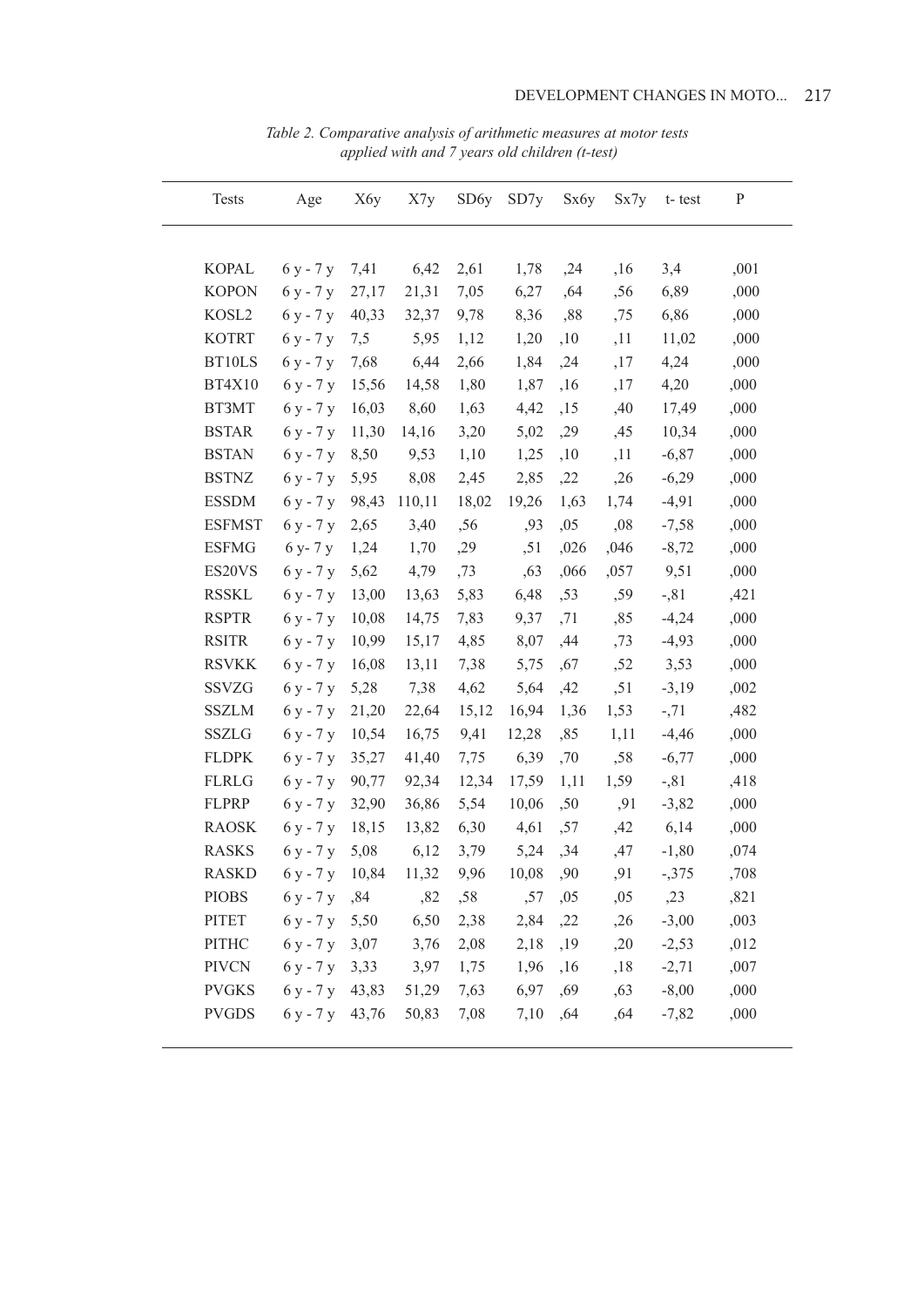movement tasks. In the rest 6 tasks, particularly in the tests: Modified pushups (RSSKL), Horizontal hold lying on stomach (SSZLM), Both legs extension lying on bag (FLRLG), Standing on bench in width (RASKS), Standing on bench in length (RASKD) and Throwing circles on stick (PIOBS), 7 years old children have numerically better, but statistically insignificant results.

Better motor achievements at the age of seven, compared with results achieved a year earlier at the age of six are expected and conditioned by the development processes. Similar results are obtained in the research of Bala, Jaksić, & Katić (2009) where quantitative improvement of results is noted for all age groups from 4 to 7 years. Improvement with different variability is particularly noted for the variables for estimation of co – ordination and strength (static and repetitive). Differences in younger groups were bigger, compared with older examiners.

#### **DISCUSSION AND CONCLUSION**

Better result in motor tests applied at the age of seven is influenced b many factors:

Changes that occurs as a result of characteristics of natural growth and development;

Changes in morphologic status and its influence on motor activities;

The learning process that occurs during repetitions of the movement tasks (Planinšec, 1995; Pišot & Planinšec, 2005);

Children's everyday physical activity in school and during the leisure time; emotional and psychological maturation of children (better motivation, wish for better achievement and better result specific for this age period).

In initial and final measurement, children's have nearly the same results (statistically insignificant differences) in applied motor tests for estimation of: repetitive strength of the arms, static strength and tests for balance, or tests in which larger anthropometric measures remains additional demands' for the children at the age of 7 years, enables them to manifest bigger strength and better results during the performance of modified pushups, Horizontal hold lying on stomach or in the tests for repetitive strength and preciseness.

In the tests Modified pushups (RSSKL), body should be elevated higher than the bench because of the longer hands, while at the tests used for estimation of balance: Standing on bench in width (RASKS) and Standing on bench in length (RASKD), the center of the body is placed higher and it makes it difficult to maintain the stabile balanced position. In the tests throwing circles on stick (PIOBS), the preciseness is decreased because of small muscle strength of the arms, followed with longer measures at longitudinal dimensionality, precisely, longer hands able longer trajectory of the movement of the circle. At the tests horizontal hold lying on stomach (SSZLM) anthropometric measures such as passive mass makes difficulties in the realization of the test. As a result of these changes, conditioned by the development changes characteristic for children at the age of 6 and 7 years manifested Growth and development, as well as the individual tempo of development changes, 6 and 7 years old children achieved similar results in 6 from 33 applied motor tests.

Statistical insignificant differences between the two surveyed groups of children are also obtained for the test throwing circles on stick (PIOBS). The complicated technique of realization of this test is the main reason for similar results in researched periods. Similar results for this test are obtained in the transversal research conducted by Popeska (Попеска) (2009). The small differences in achieved results could be explained with the analysis of the technique of realization of the test. Namely, this test have a bit complicated technique of realization because the throwing of the circle which should be realized as a rotational movement and it is still not yet learned enough by the 6 and 7 years old children. When pitching the circle, the body is bending forward; the arm is positioned in front. This position is unusual for children at this age; while in the other hand the starting position have a huge influence on the acquisition of the technique and the final results of the test. Different starting positions activate different muscle groups that define the direction of the movement, while the pitching and the movement of the circle should be parabolic to front. In the same time, the circle should have a rotational movement. These and other specifics in the technical performance of these tests make the differences in the final result.

For performance on several movements at the same time, children need to poses and to develop co ordination as a motor ability responsible for performance of motor tasks with complicated structure, or to movements with different body parts and localization of the object ejected in space. Individual development of nervous system conditioned the development of co – ordination as a motor ability, which in other hand is a core for development of other motor abilities. If movements are performed uncoordinated, with lack of structure of motor tasks, the motor abilities supposed to adjust with certain tests, could not be manifested efficiently and objective. In concrete test for evaluation of preciseness (throwing circles on stick, PIOBS) the basic technique is not well overcome, movements are performed with lack of co – ordination and the preciseness as ability could not be adjusted regularly. In separate research aimed to determined the metric characteristic of motor tests (Popeska (Попеска), 2011), it`s concluded that this test applied with 6 and 7 years old children is hard to performed, it has bal discrimination and in general the test have bad metric characteristics used with 6 years old children, while for 7 years old children test characteristics are improved. This means, that the final result at this tests is mostly conditioned by the level of acquisition of technique of performance of the tests as well as co – ordination and other motor abilities (strength, speed etc.). Regarding to this are the findings of Bala, (1999b) (according which, some tests applied at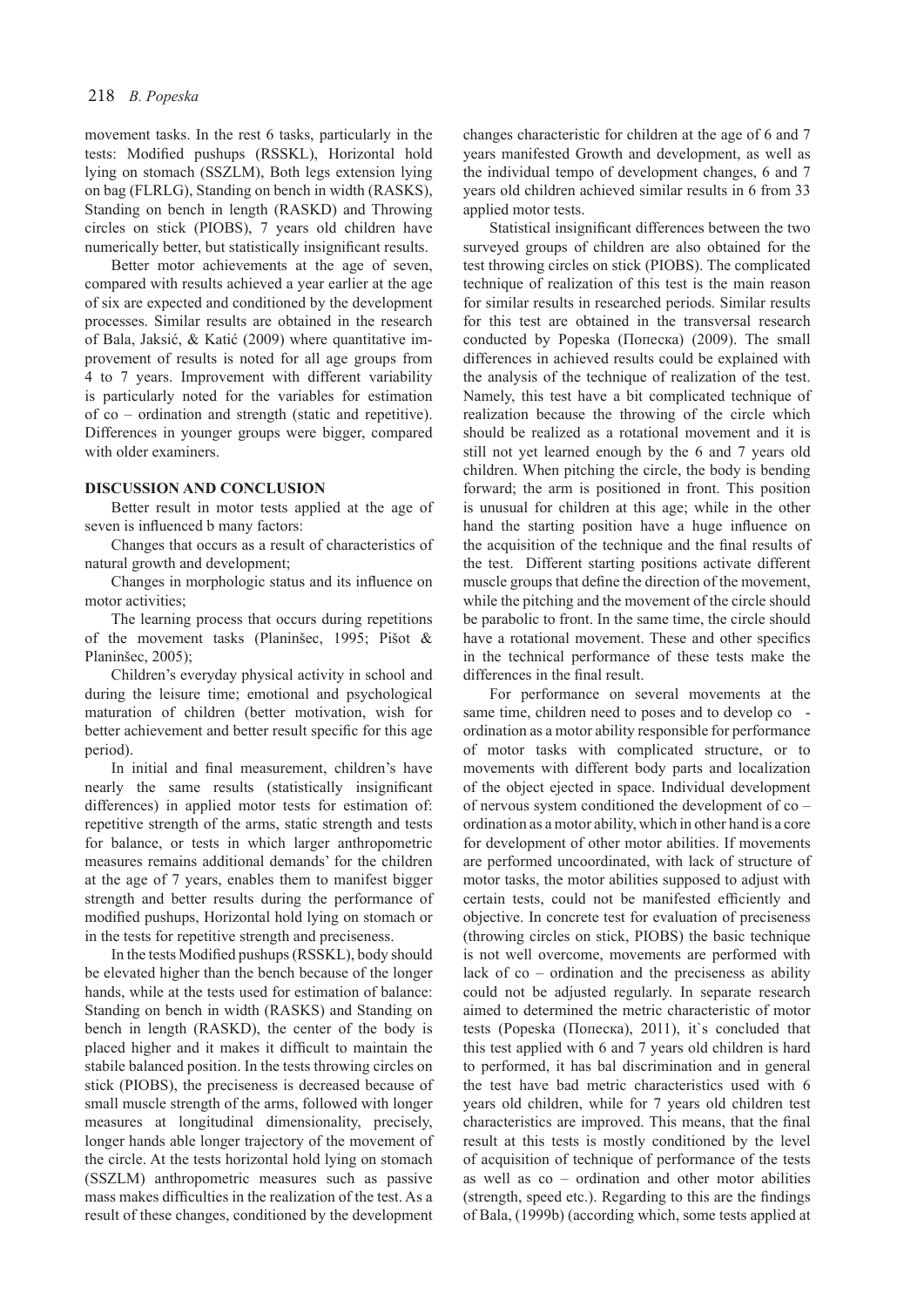adults used to estimate certain motor ability, when used with younger examiners (children) adjust different motor ability (example: the test Standing broad jump applied at adults is used for estimation of explosive strength of legs, while applied at children it could be used for estimation of co – ordination, because the technique of jumps is not jet overcome and movements with legs and arm are not synchronized).

Results obtained in the applied tests for estimation of preciseness, leads to conclusion that children in pre – school and early school period are able to peach and lead object precisely to certain goal, without changing the direction of movement, for example: throwing a ball in vertical goal with arm (PITET), Throwing ball in vertical goal with leg (PIVCN), Leading with short stick (PVGKS), Leading with short stick (PVGKD). If the direction of the started movement should change, children at 6 and 7 years have difficulties in task performance. Insignificant differences between two age groups are obtained in the transversal research conducted by Popeska (Попеска) (2009), realized on two different groups of children.

Results obtained with analysis of manifest motor variables point out on statistical significant differences in motor achievements at the same group of children at the age of 6 and a year later at the age of 7, that points out on significant development changes in the segment of motor development. Analysis of test achievements analyzed separately points out on higher results at motor tests at 7 years old children, compared with achievements acquired a year earlier, at the age of six – initial measurement. This emphasizes the continuous and positive development changes expected for this age period. Similar results are obtained in the research of Bala, Jaksić, & Katić, 2009) where qualitative better improvement in results are noted in all age groups in the period from 4 to 7 years of age. In our research, detected changes are statistically significant in 27 from 33 applied motor tests, or in 82% of applied tasks, while in the rest 6 tests, obtained results are numerically better but statistically are not significant.

Statistically insignificant differences are noted in following motor tests: Modified pushups (RSSKL), Horizontal hold lying on stomach (SSZLM), Both legs extension lying on bag (FLRLG), Standing on bench in width (RASKS), Standing on bench in length (RASKD) and Throwing circles on stick (PIOBS). Development changes characteristic for 6 and 7 years old children are manifested as different tempo of development and individual tempo of manifestation of certain development processes that influence to nearly the same achievement in the researched segment.

In general, better motor achievements noted at the age of seven years point out on positive and continuous development changes which are expected and conditioned by the influence of many factors such as: characteristics of children's natural growth and development; Changes in morphologic status and its influence on motor activities; the level of acquisition

of certain contents of applied movement tasks; the learning process that occurs during repetitions of the movement tasks (Planinšec, 1995; Pišot & Planinšec, 2005); Children's everyday physical activity in school and during the leisure time; emotional and psychological maturation of children.

219

### **REFERENCES**

- *Age group development program for mens & womens artistic gymnastics (*1999). Phase three, Federation Internationale De Gymnastique (FIG).
- Bala, G. (1981). *Struktura i razvoj morfoloških i motorićkih dimenzija dece SAP Vojvodine.* [Structire and developmennt of morphologic and motor dimensions in children. In Serbian.] Novi Sad: Fakultet fizićke kulture.
- Bala, G. & Nićin. Dj. (1997) Motor behaviour of pre school children under the influence of an unconventional sports educational model. In M. Pavlović (Ed). *Proceedings of the III International symposium Sport of the young*. Bled, Slovenia (64 - 69). Ljubljana: University of Ljubljana. Faculty of Sport.
- Bala, G. (1999a). Some problems and suggestions in measuring motor behaviour of pre – school children. *Kinesiologija Slovenica*, 5(1-2), 5 -10.
- Bala, G (1999b) Motor behaviour evaluation of pre school children on the basis of different result registration procedures of motor test performance. In V. Strojnik & A. Ušaj (Ed) *Proceedings of the VI Sport Kinetics Conference '99. Theories of Human Motor Performance and their reflections in practice* (62 - 65). Ljubljana: University of Ljubljana. Faculty of Sport.
- Bala, G., Jaksić, D. & Katić, R. (2009). Trend of relations between morphological characteristics and motor abilities in preschool children. *Collegium Antropologium, 33*(2), 373-385.
- Биро за развој на образованието. (2007). *Концепција за деветгодишно основно воспитание и образование.*  [Bureau for the development of education. Conception for nine-year primary education. In Macedonian.] Скопје: Министерство за образование и наука.
- Bouchard, C., Shepherd, R.J., Stephens, T., Sutton, J.R., Mc-Pherson, B.D.E. (1990). *Exercise, fitness and health*: A Consensus of Current Knowledge. Champaign, IL: Human Kinetics.
- Dukovski, S. (1984). *Struktura i razvoj morfoloških i biomotoričkih dimenzija dece predškolskog uzrasta u Skoplju*. [Structire and development of morphologic and motor dimensions in pre-school children in Skopje. In Serbian.] (Unpublished doctoral dissrtation, University of Belgrade: Beograd: Fakultet za fizičko vaspitanje.
- Haywood, K., & Getchell, N. (2004) Life span motor development. Champaign: IL. Human Kinetics.
- Ismail, A, H. (1976). Integralni razvoj: Teorija i eksperimentalni rezultati. [Integral development: The theory and experimental results. In Croatian.] *Kineziologija*, *6*(1-2), 7-28.
- Jürimäe, T. & Jürimäe,, J. (2001) *Growth, physical activity and motor development in prepubertal children.* New York: CRC Press.
- Kurelić, N., Momirović, K., Stojanović, M., Šturm, J., Radoević, H. & Viskić – Štalec, N. (1975). Struktura i razvoj morfoloških i motoričkih dimenzija omladine. [Structire and development of morphologic and motor dimensions of youth. In Serbian.] Beograd: Institut za naučna istraživanja Fakulteta za fizičko vaspitanje.